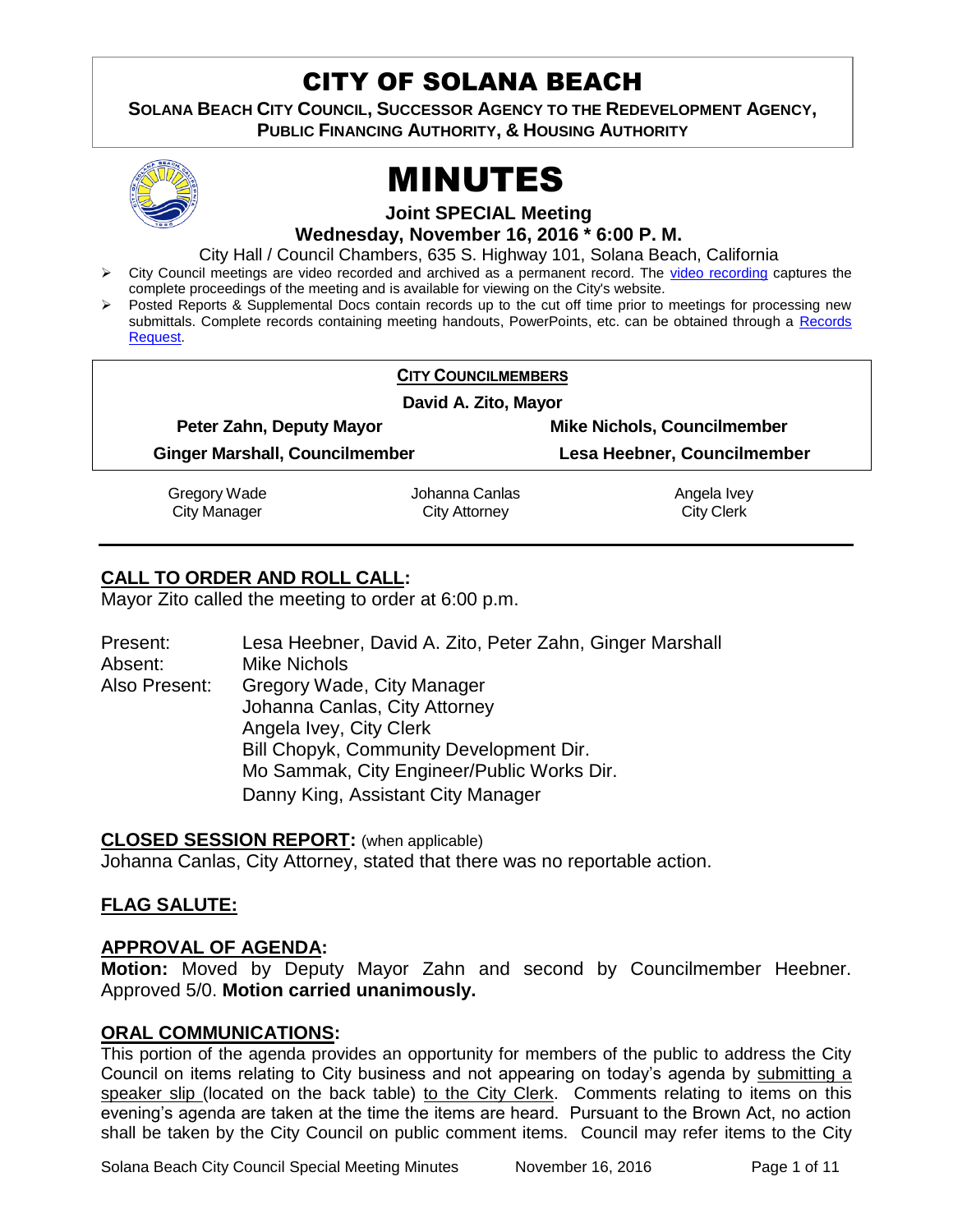Manager for placement on a future agenda. The maximum time allotted for each presentation is THREE MINUTES (SBMC 2.04.190). Please be aware of the timer light on the Council Dais.

Daniel Powell stated that he was a cyclist, that they get yelled at to get in the bike lane even when there is no bike lane, his bicyclist friend got hit on purpose in Carlsbad, requested that the Sheriff to attempt to enforce the pass with 3 ft. of space for bicyclists, and that the City had done well with the pedestrian and cyclist's safety but there was still some hostility with motorist to bicyclists and he wanted to encourage bicycle safety.

Charlene Letourneau stated that where she lived in Solana Beach there were multiple construction projects taking place near her home, that one project across from her home was a sewer connection that had been going on since Nov.  $1<sup>st</sup>$ , the backup beeping noise was constant since the first day, that she understood that construction work was to be performed during the hours of 7:00 a.m. to 5:00 p.m. She said that she received a letter from the City that construction hours and noise level limits stating that they were 7:00 a.m. to 7:00 p.m. which that this meant that she had to listen to the beeping sound 12 hours a day, that her past experience was that they usually left by 4:30 p.m. or 5:00 p.m.. She said that she took a picture of the backup machine that night coming down the street in the dark having tremendous problems and that it's caving in had been a serious problem, that she met with two of the City's inspectors the day before and that she did not believe that they knew the depth of the issue, and that more shoring was being placed because the beach sand kept collapsing. She said that she understood that the City required everybody with new construction on her street had to be connected to sewer but she expected that there would be a soil sample for a City Engineer inspection to approve but when she spoke with the construction person in charge of the project they expected an abatement level or type 1 and 2 but they were now at level 3 and 4. She asked Council to clarify the process about the construction hours and what steps could be taken to maintain some quite in her neighborhood.

Greg Wade, City Manager, said that the construction hours were from 7:00 a.m. to 7:00 p.m. Monday through Friday with no construction allowed on Sunday, that they would take a look at it, that it was unusual that there were 6 projects going on at the same time and that there were a number of projects going on so it was adding to the constant noise. He stated that they would work with those specific contractors to see if they can address the situation.

#### **COUNCIL COMMUNITY ANNOUNCEMENTS / COMMENTARY:**

*An opportunity for City Council to make brief announcements or report on their activities. These items are not agendized for official City business with no action or substantive discussion.* 

# **A. CONSENT CALENDAR:** (Action Items) (A.1. - A.6.)

Items listed on the Consent Calendar are to be acted in a single action of the City Council unless pulled for discussion. Any member of the public may address the City Council on an item of concern by submitting to the City Clerk a speaker slip (located on the back table) before the Consent Calendar is addressed. Those items removed from the Consent Calendar by a member of the Council will be trailed to the end of the agenda, while Consent Calendar items removed by the public will be discussed immediately after approval of the Consent Calendar.

# **A.1. Minutes of the City Council.**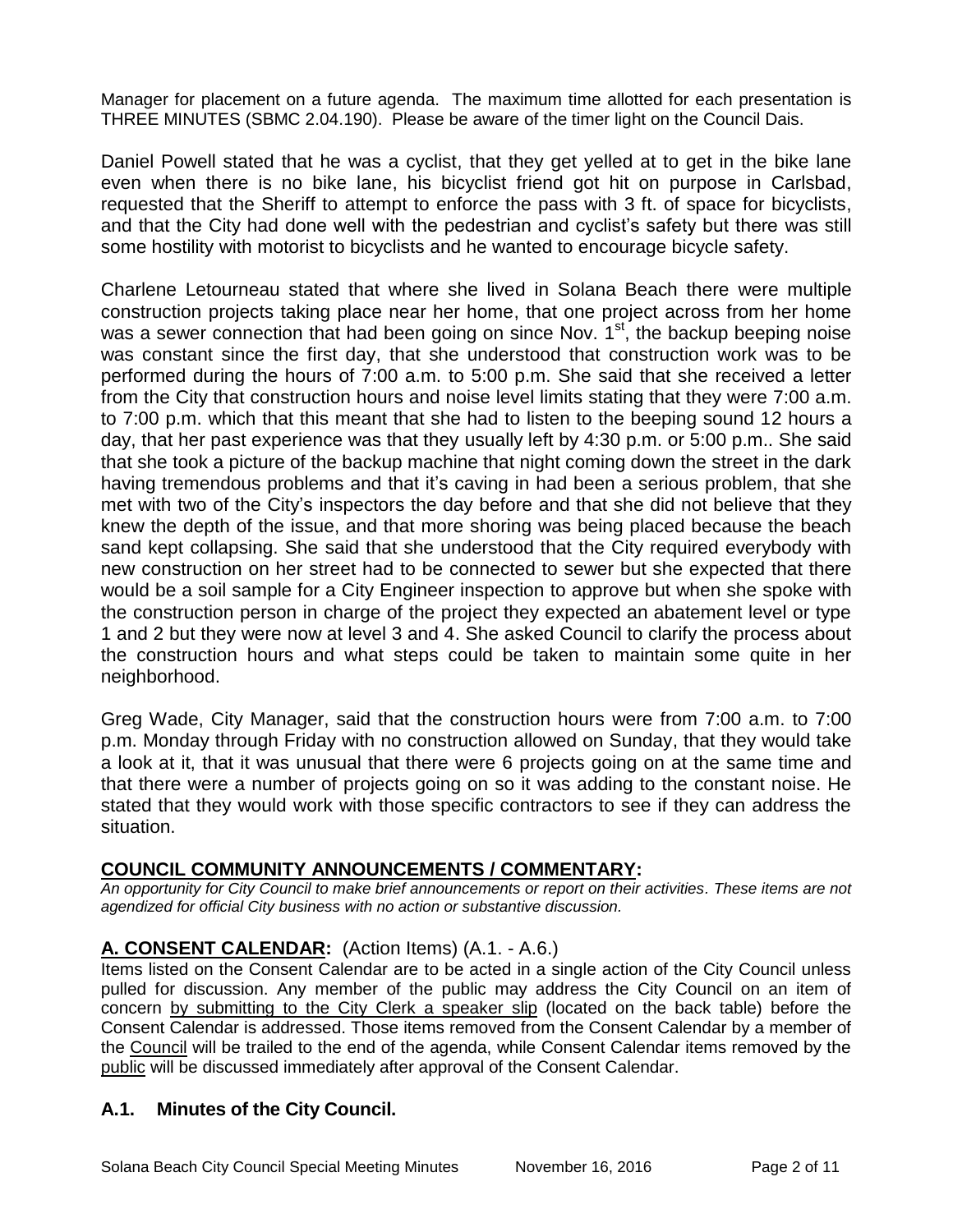Recommendation: That the City Council

1. Approve the Minutes of the City Council Meetings held October 26, 2016.

#### [Item A.1. Report \(click here\)](https://solanabeach.govoffice3.com/vertical/Sites/%7B840804C2-F869-4904-9AE3-720581350CE7%7D/uploads/Item_A.1._Report_(click_here)_-_11-16-16.PDF)

*Posted Reports & Supplemental Docs contain records up to the cut off time, prior to the start of the meeting, for processing new submittals. The final official record containing handouts, PowerPoints, etc. can be obtained through a Records Request to the City Clerk's Office.* **Motion:** Moved by Councilmember Heebner and second by Councilmember Marshall. Approved 5/0. **Motion carried unanimously.**

#### **A.2. Register Of Demands.** (File 0300-30)

Recommendation: That the City Council

1. Ratify the list of demands for October 22, 2016 through October 28, 2016.

#### [Item A.2. Report \(click here\)](https://solanabeach.govoffice3.com/vertical/Sites/%7B840804C2-F869-4904-9AE3-720581350CE7%7D/uploads/Item_A.2._Report_(click_here)_-_11-16-16.PDF)

*Posted Reports & Supplemental Docs contain records up to the cut off time, prior to the start of the meeting, for processing new submittals. The final official record containing handouts, PowerPoints, etc. can be obtained through a Records Request to the City Clerk's Office.* **Motion:** Moved by Councilmember Heebner and second by Councilmember Marshall. Approved 5/0. **Motion carried unanimously.**

#### **A.3. General Fund Adopted Budget for Fiscal Year 2016-2017 Changes.** (File 0330-30)

Recommendation: That the City Council

1. Receive the report listing changes made to the Fiscal Year 2016-2017 General Fund Adopted Budget.

#### Item A.3. Report (click here)

*Posted Reports & Supplemental Docs contain records up to the cut off time, prior to the start of the meeting, for processing new submittals. The final official record containing handouts, PowerPoints, etc. can be obtained through a Records Request to the City Clerk's Office.* **Motion:** Moved by Councilmember Heebner and second by Councilmember Marshall. Approved 5/0. **Motion carried unanimously.**

#### **A.4. 330 S. Cedros Project Environmental Review Agreement.** (File 0600-40)

Recommendation: That the City Council

1. Adopt **Resolution 2016-132** authorizing the City Manager to execute a professional service agreement amendment between the City and Environmental Science Associates, Inc. (ESA) in the amount of \$3,500 for Environmental Review Services for the 330 S. Cedros Project.

[Item A.4. Report \(click here\)](https://solanabeach.govoffice3.com/vertical/Sites/%7B840804C2-F869-4904-9AE3-720581350CE7%7D/uploads/Item_A.4._Report_(click_here)_-_11-16-16.PDF) 

*Posted Reports & Supplemental Docs contain records up to the cut off time, prior to the start of the meeting, for processing new submittals. The final official record containing handouts, PowerPoints, etc. can be obtained through a Records Request to the City Clerk's Office.* **Motion:** Moved by Councilmember Heebner and second by Councilmember Marshall. Approved 5/0. **Motion carried unanimously.**

#### **A.5. Environmental Impact Reports and Project Management Services Agreements.**  (File 0600-40)

Recommendation: That the City Council

1. Adopt **Resolution 2016-115**: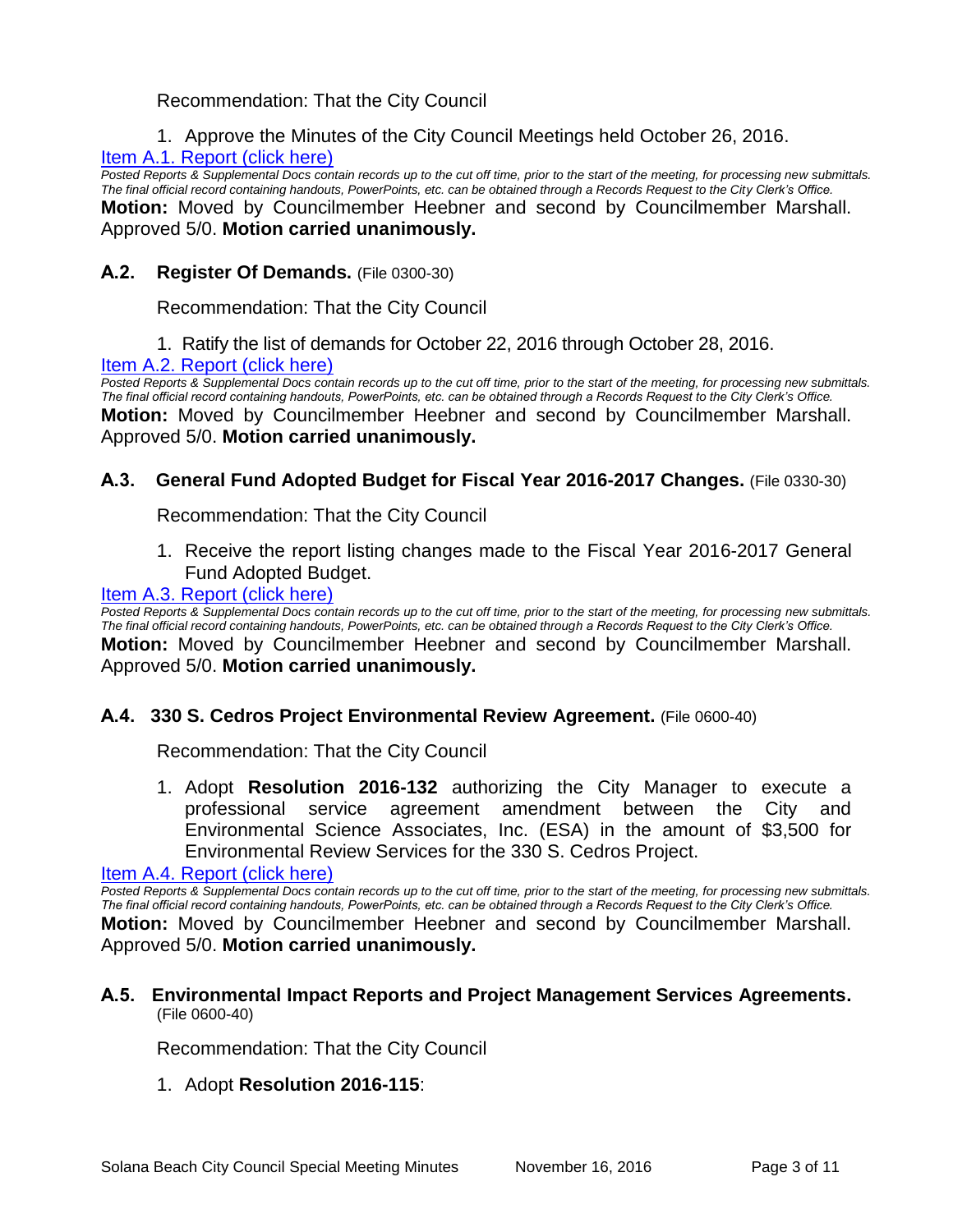- a. Authorizing the City Manager to execute a professional service agreement amendment between the City and Summit, Inc. in the amount of \$24,500 for project management services for the Solana Highlands Project.
- b. Appropriating \$24,500 to the Developer Pass-Through fund in the Developer-Pass Through revenue and Professional Services expenditure accounts.
- c. Authorizing the City Treasurer to amend the FY 2016/17 Adopted Budget.

# 2. Adopt **Resolution 2016-116**:

- a. Authorizing the City Manager to execute a professional service agreement amendment between the City and Dudek, Inc. in the amount of \$34,790 to prepare visual simulations for the EIR for the Solana Highlands Project and extend the term of the contract by 24 months.
- b. Appropriating \$24,500 to the Developer Pass-Through fund in the Developer-Pass Through revenue and Professional Services expenditure accounts.
- c. Authorizing the City Treasurer to amend the FY 2016/17 Adopted Budget.

#### [Item A.5. Report \(click here\)](https://solanabeach.govoffice3.com/vertical/Sites/%7B840804C2-F869-4904-9AE3-720581350CE7%7D/uploads/Item_A.5._Report_(click_here)_-11-16-16.PDF)

*Posted Reports & Supplemental Docs contain records up to the cut off time, prior to the start of the meeting, for processing new submittals. The final official record containing handouts, PowerPoints, etc. can be obtained through a Records Request to the City Clerk's Office.* **Motion:** Moved by Councilmember Heebner and second by Councilmember Marshall. Approved 5/0. **Motion carried unanimously.**

## **A.6. Stevens & Valley Avenues Street Improvement Project.** (File 0820-15)

Recommendation: That the City Council

- 1. Adopt **Resolution 2016-134**:
	- a. Finding the project exempt from the California Environmental Quality Act pursuant to Section 15301(c) of the State CEQA Guidelines.
	- b. Awarding a construction contract for the Stevens and Valley Avenues Street Improvements, Bid No. 2016-09, in the amount of \$1,108,159, to Dick Miller Inc.
	- c. Approving an amount of \$228,224 for construction contingency.
	- d. Authorizing the City Manager to execute the construction contract on behalf of the City.
	- e. Authorizing the City Manager to approve cumulative change orders up to the construction contingency amount.
	- f. Authorizing a transfer of \$57,800 in appropriations from Capital Improvement Project CIP-11, Annual Pavement Management, into the Stevens-Valley project budget unit in the Gas Tax fund.
	- g. Authorizing a transfer of \$75,200 in appropriations from Capital Improvement Project CIP-13, Storm Drain Improvements, into the Stevens-Valley project budget unit in the City CIP fund.
	- h. Authorizing a transfer of \$50,000 in appropriations from Capital Improvement Project CIP-16, Palmitas Drainage Project, into the Stevens-Valley project budget unit in the City CIP fund.
	- i. Authorizing the appropriation of \$58,383 in developer deposits into the project budget unit in the City CIP fund.
	- j. Authorizing an appropriation of \$15,000, to be reimbursed by Santa Fe Christian Schools, into the Reimbursement Agreement Revenue Account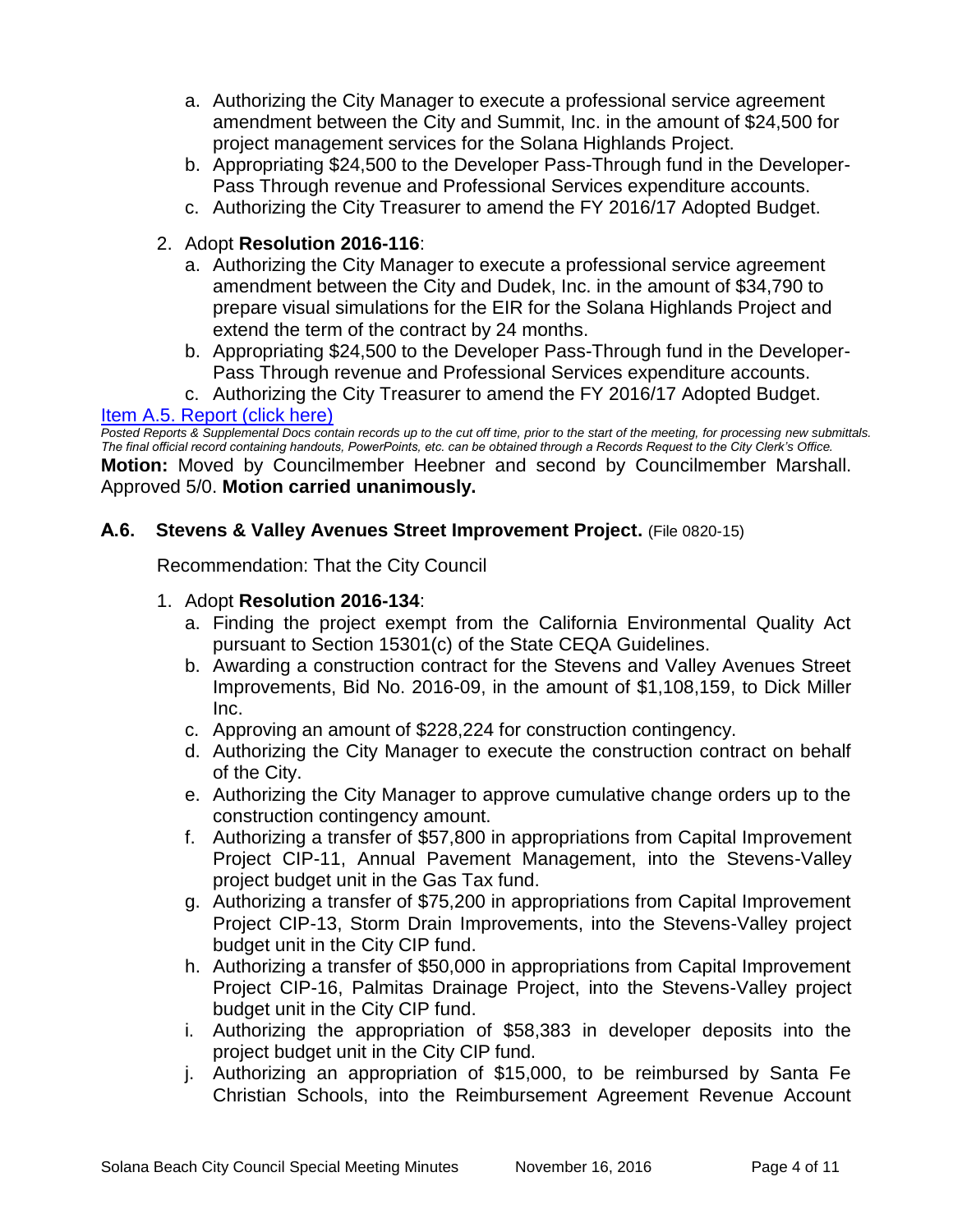and appropriating the same amount into the project budget unit both in the City CIP fund.

- k. Authorizing the City Manager to execute a reimbursement agreement between the City and San Dieguito Union High School District, in the amount of \$330,000, for storm drain, sidewalk, guardrail improvements and inspection services.
- l. Authorizing an appropriation of \$330,000, to be reimbursed by San Dieguito Union High School District, into the Reimbursement Agreement Revenue Account and appropriating the same amount into the project budget unit both in the City CIP fund.
- m. Authorizing the City Treasurer to amend the Fiscal Year 2016/17 Adopted Budget accordingly.

#### Item A.6. Report (click here)

*Posted Reports & Supplemental Docs contain records up to the cut off time, prior to the start of the meeting, for processing new submittals. The final official record containing handouts, PowerPoints, etc. can be obtained through a Records Request to the City Clerk's Office* **Motion:** Moved by Councilmember Heebner and second by Councilmember Marshall. Approved 5/0. **Motion carried unanimously.**

#### **C.2. Community Choice Aggregation (CCA) Consultant Services.** (File 1010-40)

Recommendation: That the City Council

1. Authorize the City Manager to initiate negotiations with TEA/Noble to provide CCA services to the City. Should an agreement not be reached with TEA/Noble, Staff further recommends that the City Council reserve the right to initiate negotiations with Pilot Power/EDMS for the CCA services.

[Item C.2. Report \(click here\)](https://solanabeach.govoffice3.com/vertical/Sites/%7B840804C2-F869-4904-9AE3-720581350CE7%7D/uploads/Item_C.2._Report_(click_here)_-_11-16-16.PDF)

[C.2. Supplemental Documents -](https://solanabeach.govoffice3.com/vertical/Sites/%7B840804C2-F869-4904-9AE3-720581350CE7%7D/uploads/C.2._Supplemental_Documents_11-16-16_updated_305pm.pdf) R

*Posted Reports & Supplemental Docs contain records up to the cut off time, prior to the start of the meeting, for processing new submittals. The final official record containing handouts, PowerPoints, etc. can be obtained through a Records Request to the City Clerk's Office.*

Greg Wade, City Manager, introduced

Dan King, Assistant City Manager, presented a PowerPoint (on file).

Council and Staff discussed that all CCA's in California represented the majority of the population of the energy load in the state, that a CCA was regulated by the PUC (Public Utilities Commission), customer outreach, implementation process, opting in and out, possible timelines, required multiple notices and options to choose, that the legislation set up the opt-out provision which would be at the beginning of the implementation and given multiple notifications to the public to do so, and how SDGE acts as a backup so there would be no disruption of service of power, that the primary focus was to procure the power and ensure the energy was being provided to the customers.

Discussion continued the concern about the size of the city and the feasibility, that a feasibility study was conducted, that monitoring had been done over time and the study did show it was feasible, that another technical study would be performed in the next 6 months to determine feasibility, that a direct access custom would be a company or school that procured its own power, that CCA would do that on behalf of an entire group of individuals and businesses, that there were five CCAs in the state and there were also city CCAs ran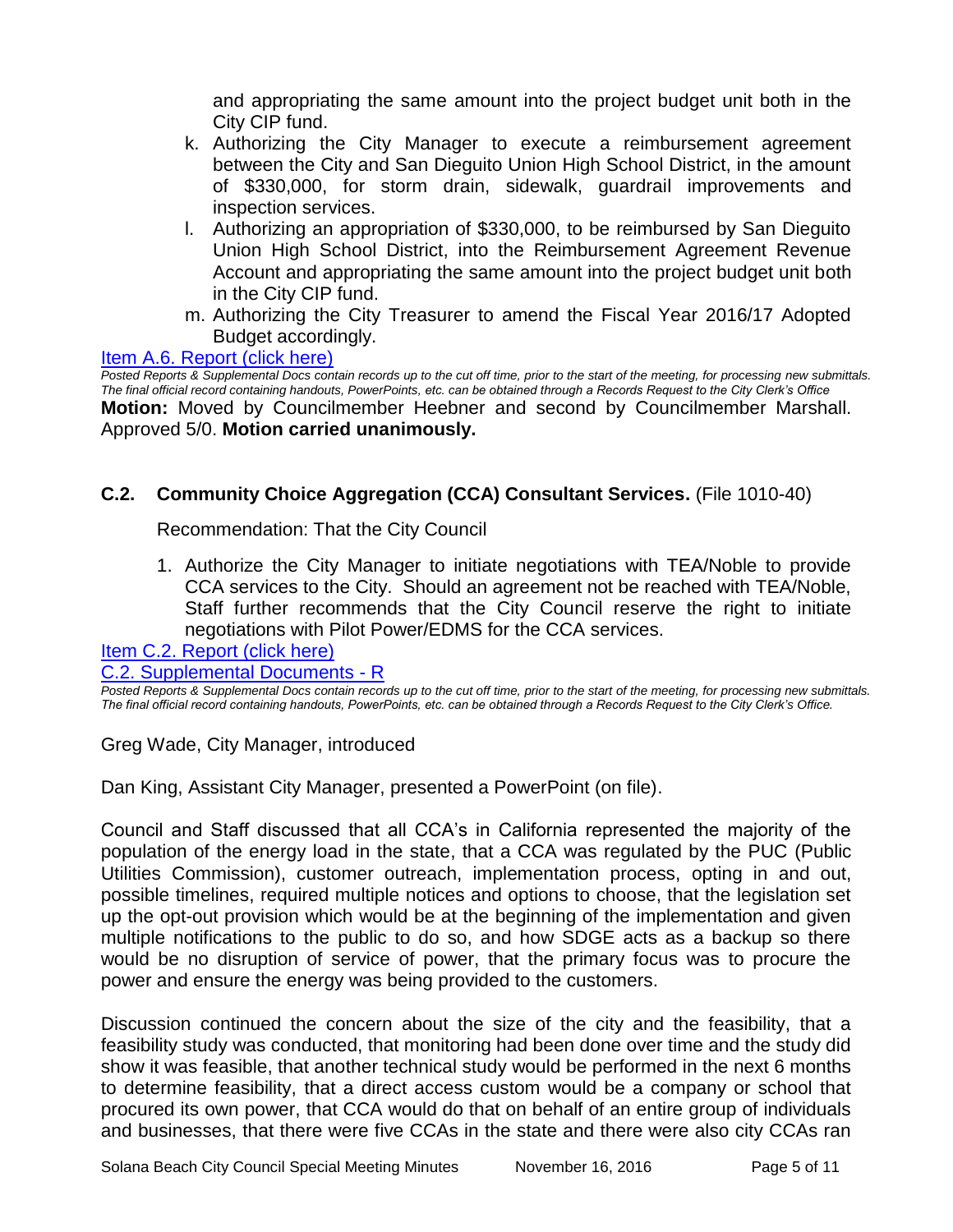by cities in California which were different, that there were a few municipalities such as Sacramento that had their own transmission lines, and that the smallest CCA was the City of Lancaster which had approximately 160,000 residents.

#### Discussion continued regarding

Drake Welch, Vice President of Customer Care, Nobel Solutions, said that they were the data manager and call center for the five active CCAs and the three upcoming CCAs ready to launch in Spring 2017, that they earned their money by being paid by the ratepayers, that the City Council would have the rate making ability, set up the governance and rules, that a feasibility study would help pan out all of the numbers.

Councilmember Marshall and Mr. Welch discussed that he felt that a city of approximately 7,800 meters was a viable option due to their preliminary review, that another small city Apple Valley was also beginning.

Mr. Welch stated that direct access customers were not load service entities but they buy energy from an electric provider which was the load serving entity and go directly to the wholesale market and procure their own energy under their own contract and this was a separate law allowing community and cities to organize their own Community Choice Aggregation and become a load serving entity on behalf of their constituents.

Councilmember Marshall and Mr. Welch discussed that there was an open liquid market and if the feasible study pan out it was a viable program to lower cost and save up reserves to give back to their community, that Marin County had outstanding loans and reserves that were much higher than their debt, that the program Solana Beach was considering would not involve taking out any loans, that contract discussion negotiations can contain a bond to cover a month of invoicing on your behalf, that exit fees were tariffed, and that the study would account for exit fees and rates to reach the rate desired.

#### Public speakers

Kath Rogers said that she was with the Climate Action Campaign and expressed her company's support for the CCA and the City Council's choice to move forward, that they had 2500 supporters in the region and they worked with cities to create what she called strong and enforceable Climate Action Plans, that her company believed that this was a crucial step and that it would benefit the City in terms of local decision making, local economy by lower energy rates, and the region by being in the forefront of the effort, and that she offered her company as a resource.

Kayla Race said that she was with the Climate Action Campaign and that her company's desire was to commend the City on their choice to explore the idea of a CCA, that the CAP stated that this was a smart move by helping families and businesses to save money and breathe clean air, that a key point would be sure to include public engagement which the City was doing, that the CAP believed that Solana Beach was at the forefront which may lead to other cities adopting similar options.

Patti Larchet said that she was a local resident, mother, and a believer in climate change, that she had pride in the City and the Council's role in helping the environment using the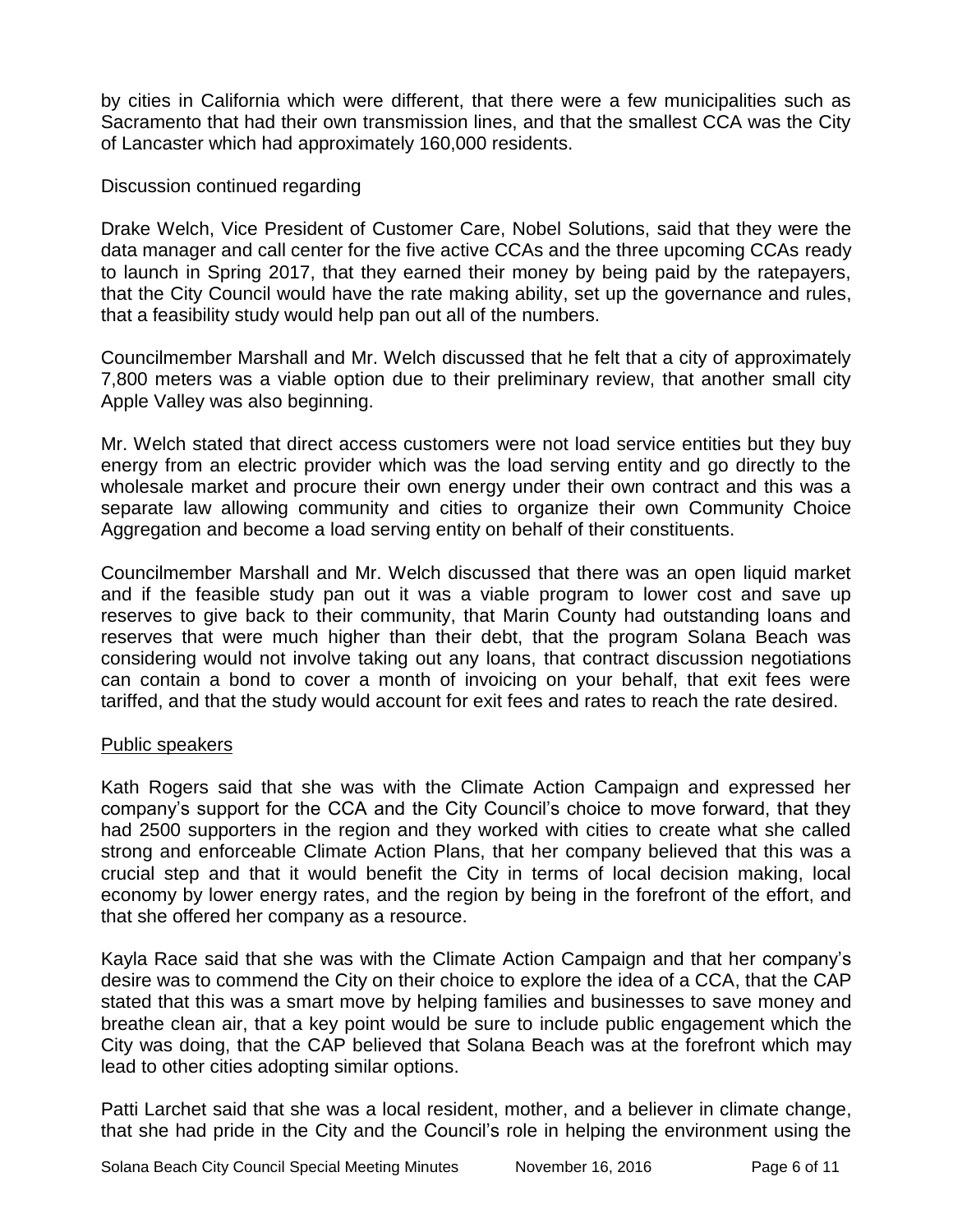example of plastic bags as well as evaluating CCA's, and she encouraged the city to continue to stay in a leadership role and to be bold in their decisions.

Council discussed that there were two good finalists as consultants, the importance and interest for local control, public input, there were some successful programs, that the goal was to provide the public with choice and lower rates, solid experts advising the City, that it would be taken in phases, that Staff could withdraw from negotiations at any time and begin negotiations with the other in order to obtain the best possible arrangements, and that there was a long road ahead.

**Motion:** Moved by Councilmember Heebner and second by Deputy Mayor Zahn. Approved 4/1 (Noes: Councilmember Marshall). **Motion carried.**

## **B. PUBLIC HEARINGS:** (B.1. – B.3.)

This portion of the agenda provides citizens an opportunity to express their views on a specific issue as required by law after proper noticing by submitting a speaker slip (located on the back table) to the City Clerk. After considering all of the evidence, including written materials and oral testimony, the City Council must make a decision supported by findings and the findings must be supported by substantial evidence in the record. An applicant or designees for a private development/business project, for which the public hearing is being held, is allotted a total of fifteen minutes to speak, as per SBMC 2.04.210. A portion of the fifteen minutes may be saved to respond to those who speak in opposition. All other speakers have three minutes each. Please be aware of the timer light on the Council Dais.

#### **B.1. Public Hearing: 330 S. Cedros Ave., Applicant: McLeod, Case 17-16-03.** (File 0610-60)

Recommendation: The proposed project meets the minimum objective requirements under the SBMC, is consistent with the General Plan and may be found, as conditioned, to meet the discretionary findings required as discussed in this report to approve a DRP (Development Review Permit), CUP (Conditional Use Permit), SDP (Structure Development Permit) and MEC (Minor Exception). Therefore, Staff recommends that the City Council:

- 1. Conduct the Public Hearing: Open the public hearing, Report Council disclosures, Receive public testimony, Close the public hearing.
- 2. Find the project exempt from the California Environmental Quality Act pursuant to Section 15332 of the State CEQA Guidelines.
- 3. If the City Council makes the requisite findings and approves the project, adopt **Resolution 2016-130** conditionally approving a DRP, SDP, CUP, MEC and comprehensive sign plan for the project for a mixed use development at 330 S. Cedros Avenue, Solana Beach.

# [Item B.1. Report \(click here\)](https://solanabeach.govoffice3.com/vertical/Sites/%7B840804C2-F869-4904-9AE3-720581350CE7%7D/uploads/Item_B.1._Report_(click_here)_-_11-16-16.PDF)

#### [Attachment 8](https://solanabeach.govoffice3.com/vertical/Sites/%7B840804C2-F869-4904-9AE3-720581350CE7%7D/uploads/Item_B.1._Report_-_Attachment_8_Appendix_-_11-16-2016.pdf)

*Posted Reports & Supplemental Docs contain records up to the cut off time, prior to the start of the meeting, for processing new submittals. The final official record containing handouts, PowerPoints, etc. can be obtained through a Records Request to the City Clerk's Office.*

Greg Wade, City Manager, introduced the item.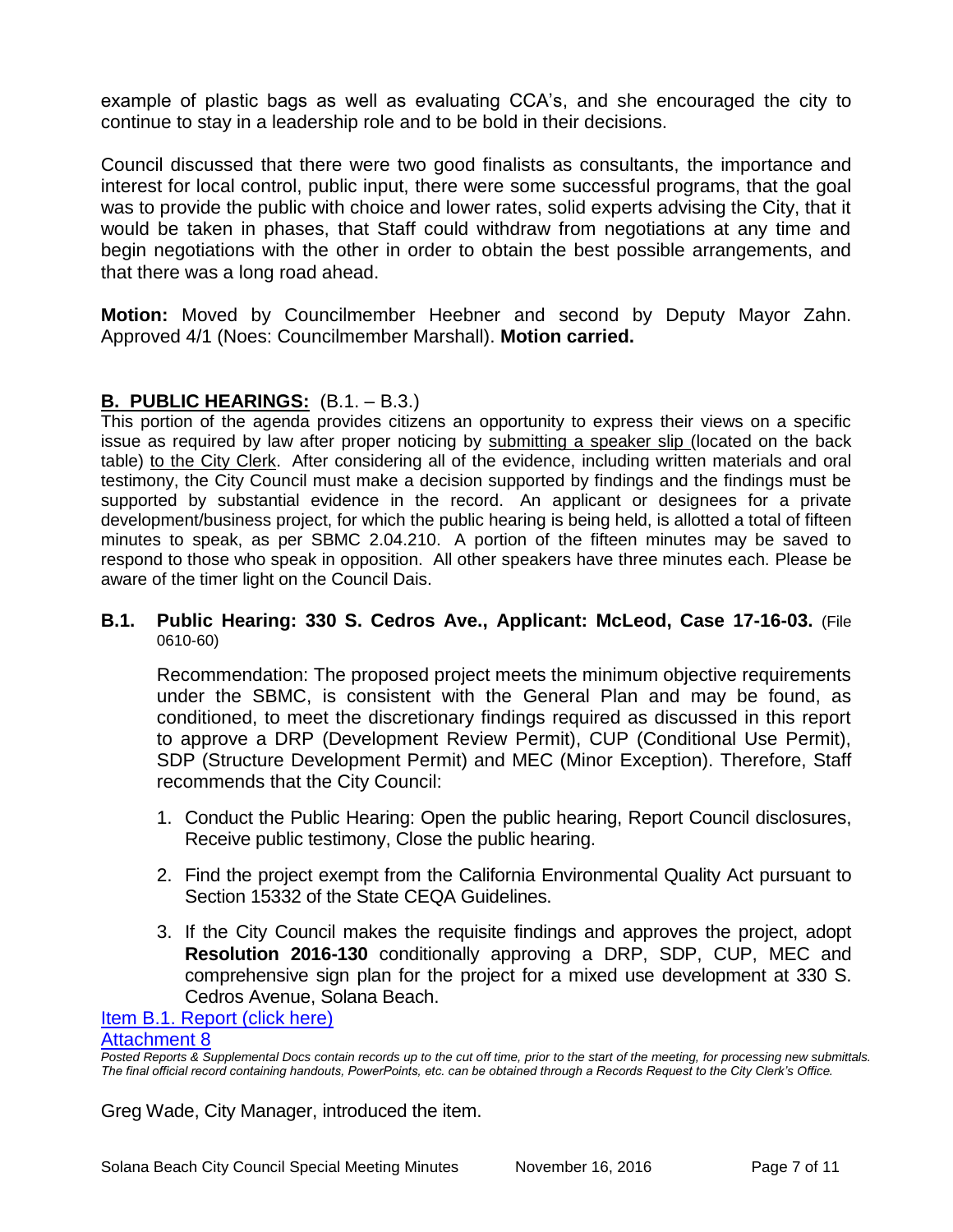Corey Andrews, Principal Planner, presented a PowerPoint (on file).

Council and Staff discussed tenants of the units having designated parking spaces, the shared parking agreement and the non-tenant occupied spaces, sidewalk width minimums, the landscape plan, the ADA parking stalls, the construction and size of the retaining wall, exporting sand to the beach, sustainable features in the project, public art and a monument sign and that roofs are up the discretion of the City Council.

Council disclosed their familiarity with the project.

Mayor Zito recessed the meeting for a break at 7:59 p.m. and reconvened at 8:05 p.m.

#### Applicant

Sean McLeod, applicant, introduced his team and presented a PowerPoint (on file).

## Public Speakers

Dave Dilday stated that he lived a block from the proposed project, had followed the project carefully and was excited about it, that the project was a true mixed-use project and he was happy about a potential new restaurant, that it is a transit oriented development, the FAR was at 1.2 and the applicant could have built a project of almost 50,000 sq. ft. on the site but instead carved out a restaurant and was building to almost half the allowable square footage, and that he encouraged Council to vote in favor of the project.

Charlene Letourneau stated that she lived on S. Rios, that the project looked ambitious and exciting, that she had lived through the Leaping Lotus Development, that the residents abutting the commercial zone asked for buffering between the residential and the commercial aspects of the property line, that her concerns with the development were around parking because sound traveled and light spread, that she asked the applicant and Staff to look at ways to mitigate light and noise sourcing, that with the Leaping Lotus they were able to ask for limited times people could access the rooftop parking, and that parking was of concern as seen on Rosa Street which was packed with parking from people working and shopping on Rios.

Daniel Powell stated that he might be the person most affected by this project, that he owned a property that abutted directly to the north and to the south of the project, that he would like to see the patio, that he would like Council not to say that there was a historical structure on 330 Cedros because he had a similar project to the north, that he was ok with a finding that 51% was an architectural projection because it would be helpful for other potential developments on the street, the sign structure was within the 10 foot setback to the north and he would like it conditioned not to be in that location, that he was not sure that an address sign was art but he was all for it. He stated that retaining walls were identified as 18-24 ft. in some areas and that if approved he would like it conditioned that full engineering plans be provided to him for the engineering in the walls, and that the applicant pay for reviews to make sure it was protected and his property would not be damaged.

Council, Staff and Applicant discussed the wall details and that it did not have a footing, the steel beams go straight into the ground, the length and depth of planting in the planter and drainage, that the requirement was 5 ft. to allow for trees to grow, they tried to find middle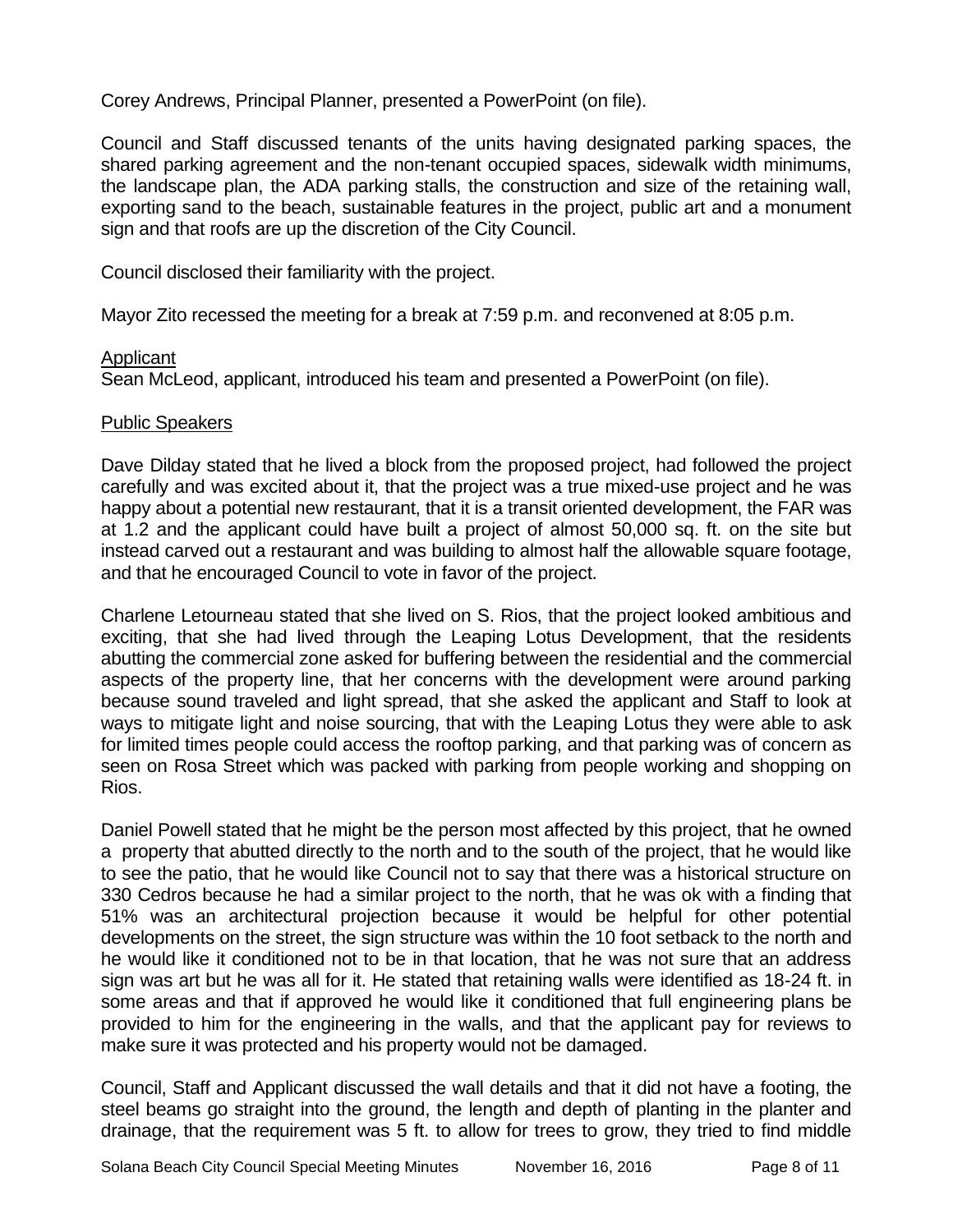ground with low ground planting and vines on the back wall, that trees were needed, that palm trees may not provide the coverage over the parking that they were seeking, the planters on the north side, the sidewalk went down to 4.5 feet, that in front of buildings there was usually always 7 ft. on the sidewalk, that it was shuffled around between 3-7 ft.

Discussion continued regarding compatibility, bulk scale, mass, that this property was right at the street, that the setback was quite extreme to the residential above, the south building set back 10 ft. from property line, the second floor of the south building was another 18 ft. back, and it was 28 feet on south building from the face of the curb, the tower element was not set back as it was an iconic part of the building so that it did not look flat.

Discussion continued regarding the significant difference to the properties around the project and the applicant's former buildings, that the applicant intended mixed use where people could live and work in the same area, that solar would provide low energy use, and that other details with water, energy, and LEED compliant materials would be in use, that they planned to contribute to the SCOUP project to deposit sand to the beach and had done the geotechnical reports on the site.

Discussion continued regarding sharing information with the neighbors, bicycle parking number of spaces could be increased, that the restaurant was planning on a market for brunch with hours 8:00 a.m. to 11:00 a.m., residential parking would be marked but other parking spaces would be open for restaurant or other uses, that previous plans had more architectural distinction which was preferred, that the east wall needed some softening with landscaping and trees, that more of a feel of a repurposed building with less bulk would be ideal, concerns about shared parking and that the shared parking agreement was not being used as it was intended, that the project was desirable but Council wanted to be careful not to set a precedent with this project using the tables and chairs for more spaces, and that more bicycle racks would be preferred.

Discussion continued regarding concerns about the wall and the trees, to keep 7 ft. minimum on the sidewalks, that the sign for public art could be improved on, that the bulk and mass was too much, concerns about the corridor as a whole in terms of surrounding properties and the applicant's other properties which fit more in with the area, that Patio restaurant was a good idea, and that maybe people could use Uber and other modes of transportation.

Mr. McLeod said that people were changing the way they move, that he needed to think through the parking concerns, that the more parking spaces the more cars filled them, that his goal was to bring the Patio restaurant to Cedros, that they did everything they could do to create lower bulk and scale but that there was only so much they could do to compress the project.

Mayor Zito said that since the current trending consensus was not going to pass the project this evening so that he could ask for a continuance or ask for a vote.

Mr. McLeod asked for a continuance.

**Motion:** Moved by Councilmember Heebner and second by Councilmember Marshall. Approved 5/0 to continue the item to a date certain of December 9, 2016 at 5:30 p.m. **Motion carried unanimously.**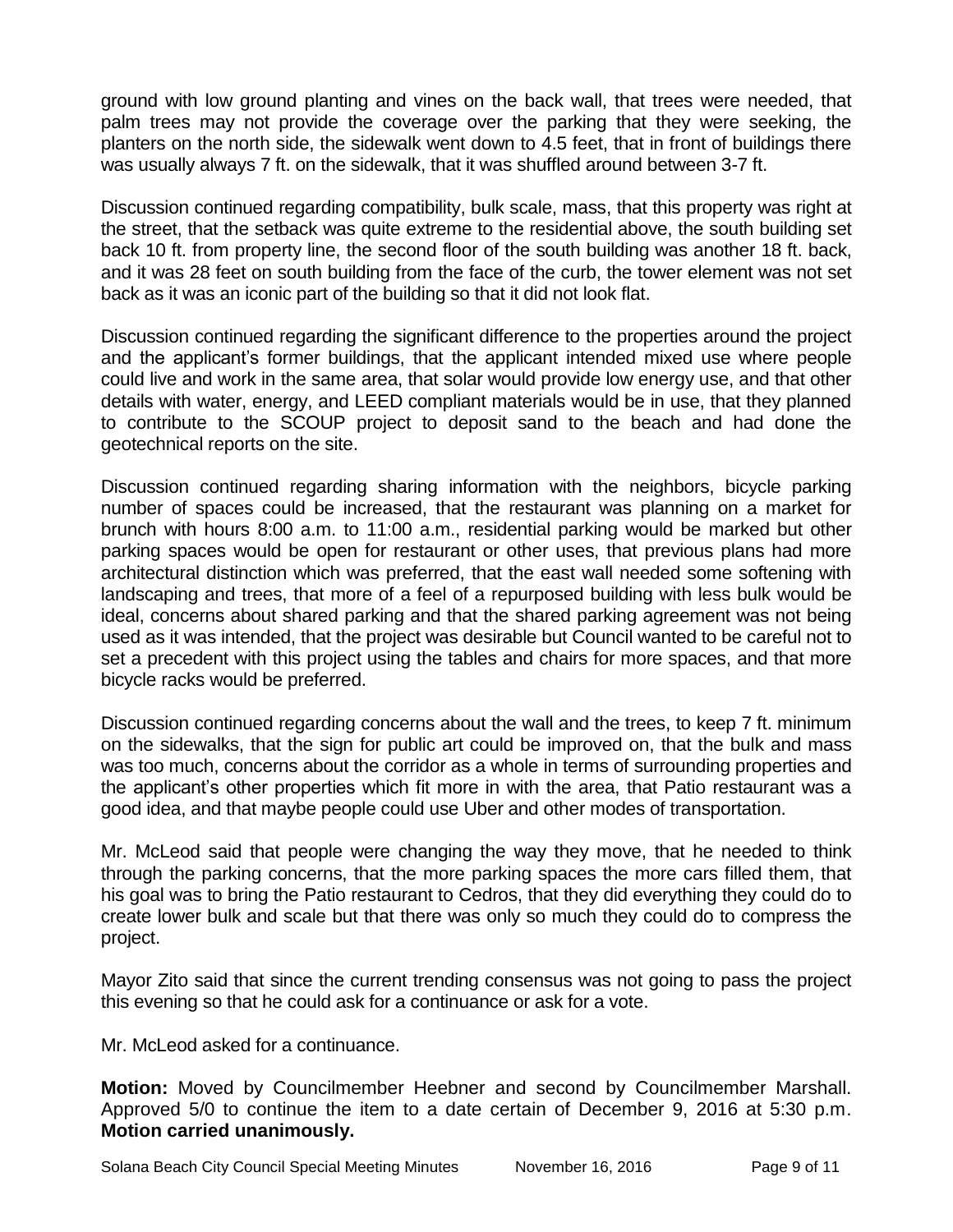#### **B.2. Public Hearing: 627 Glencrest Place, Applicants: McGarry, Lannutti, Case 17- 16-13.** (File 0600-40)

Recommendation: The proposed project meets the minimum objective requirements under the SBMC, is consistent with the General Plan and may be found, as conditioned, to meet the discretionary findings required as discussed in this report to approve a Development Review Permit (DRP) and administratively issue a Structure Development Permit (SDP). Therefore, Staff recommends that the City Council:

- 1. Conduct the Public Hearing: Open the Public Hearing, Report Council Disclosures, Receive Public Testimony, and Close the Public Hearing.
- 2. Find the project exempt from the California Environmental Quality Act pursuant to Section 15303 of the State CEQA Guidelines; and
- 3. If the City Council makes the requisite findings and approves the project, adopt **Resolution 2016-131** conditionally approving a DRP and SDP to construct a 485 square-foot, first-floor addition and a new 681 square-foot, second-floor addition to an existing single-story, single-family residence with an attached twocar garage located at 627 Glencrest Place.

[Item B.2. Report \(click here\)](https://solanabeach.govoffice3.com/vertical/Sites/%7B840804C2-F869-4904-9AE3-720581350CE7%7D/uploads/Item_B.2._Report_(click_here)_-_11-16-16.PDF)

*Posted Reports & Supplemental Docs contain records up to the cut off time, prior to the start of the meeting, for processing new submittals. The final official record containing handouts, PowerPoints, etc. can be obtained through a Records Request to the City Clerk's Office.*

Deputy Mayor Zahn recused himself due to the project residing within 500 ft. of his residence.

Katie Benson, Assistant Planner, presented a PowerPoint (on file)

Council disclosures.

Applicant and representative did make a presentation.

**Motion:** Moved by Councilmember Heebner and second by Councilmember Marshall to close the public hearing. Approved 4/0/1 (Recused: Zahn). **Motion carried unanimously.**

**Motion:** Moved by Councilmember Heebner and second by Councilmember Marshall. Approved 4/0/1 (Recused: Zahn). **Motion carried unanimously.**

**B.3. Public Hearing: 502 Marvista Dr., Applicants: Petosa, Case 17-16-26.** (File 0600- 40) **This item was removed from this agenda.** 

#### **C. STAFF REPORTS**: (C.1. - C.3.)

*Submit speaker slips to the City Clerk.*